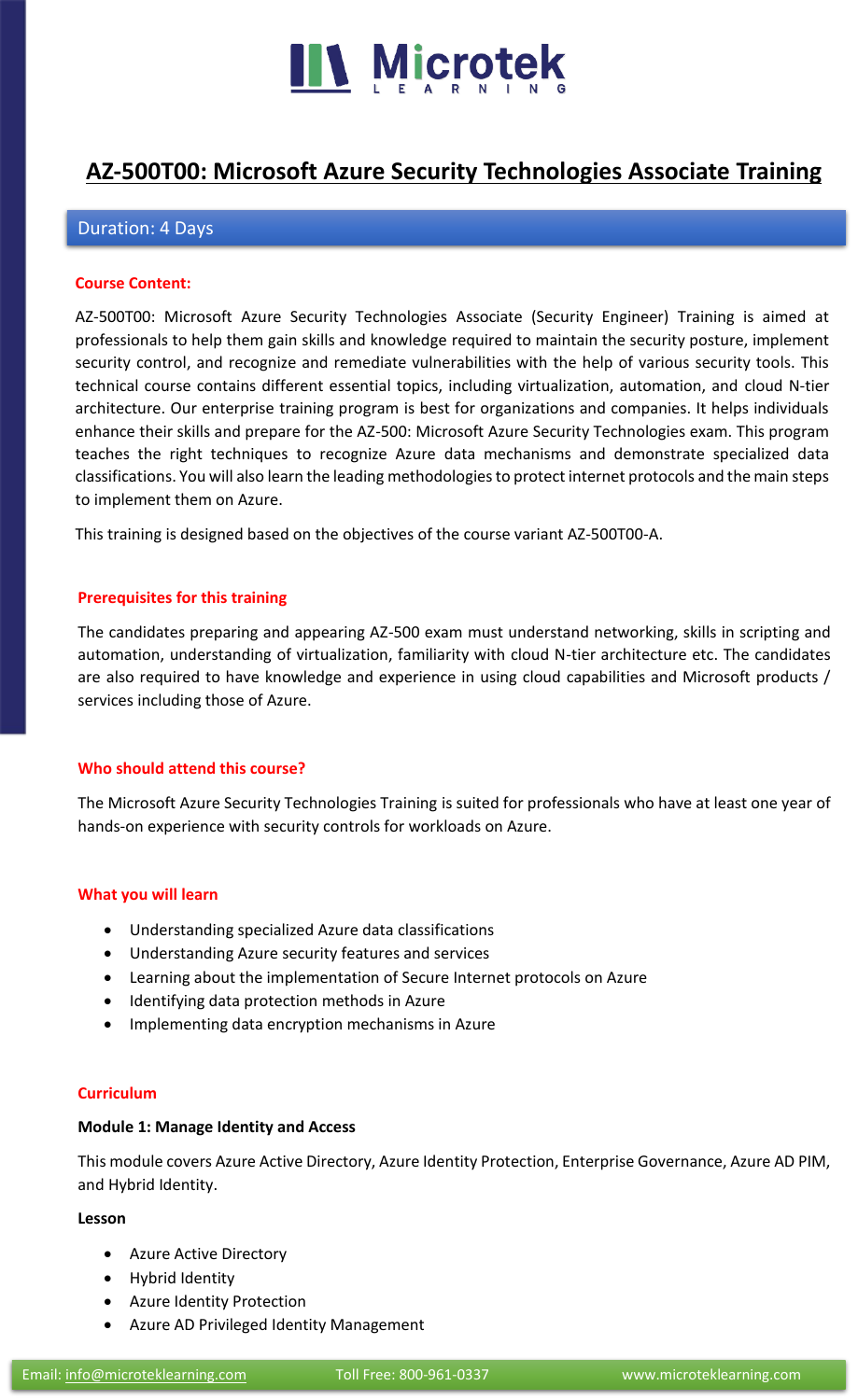

• Enterprise Governance

**Lab:** Role-Based Access Control

**Lab:** Azure Policy

**Lab:** Resource Manager Locks

**Lab:** MFA, Conditional Access and AAD Identity Protection

**Lab:** Azure AD Privileged Identity Management

**Lab:** Implement Directory Synchronization

After completing this module, students will be able to:

- Implement enterprise governance strategies including role-based access control, Azure policies, and resource locks.
- Implement an Azure AD infrastructure including users, groups, and multi-factor authentication.
- Implement Azure AD Identity Protection including risk policies, conditional access, and access reviews.
- Implement Azure AD Privileged Identity Management including Azure AD roles and Azure resources.
- Implement Azure AD Connect including authentication methods and on-premises directory synchronization.

#### **Module 2: Implement Platform Protection**

This module covers perimeter, network, host, and container security.

#### **Lesson**

- Perimeter Security
- Network Security
- Host Security
- Container Security

**Lab:** Network Security Groups and Application Security Groups

**Lab:** Azure Firewall

**Lab:** Configuring and Securing ACR and AKS

After completing this module, students will be able to:

- Implement perimeter security strategies including Azure Firewall.
- Implement network security strategies including Network Security Groups and Application Security Groups.
- Implement host security strategies including endpoint protection, remote access management, update management, and disk encryption.
- Implement container security strategies including Azure Container Instances, Azure Container Registry, and Azure Kubernetes.

#### **Module 3: Secure Data and Applications**

This module covers Azure Key Vault, application security, storage security, and SQL database security.

#### **Lesson**

- Azure Key Vault
- Application Security
- Storage Security
- SQL Database Security